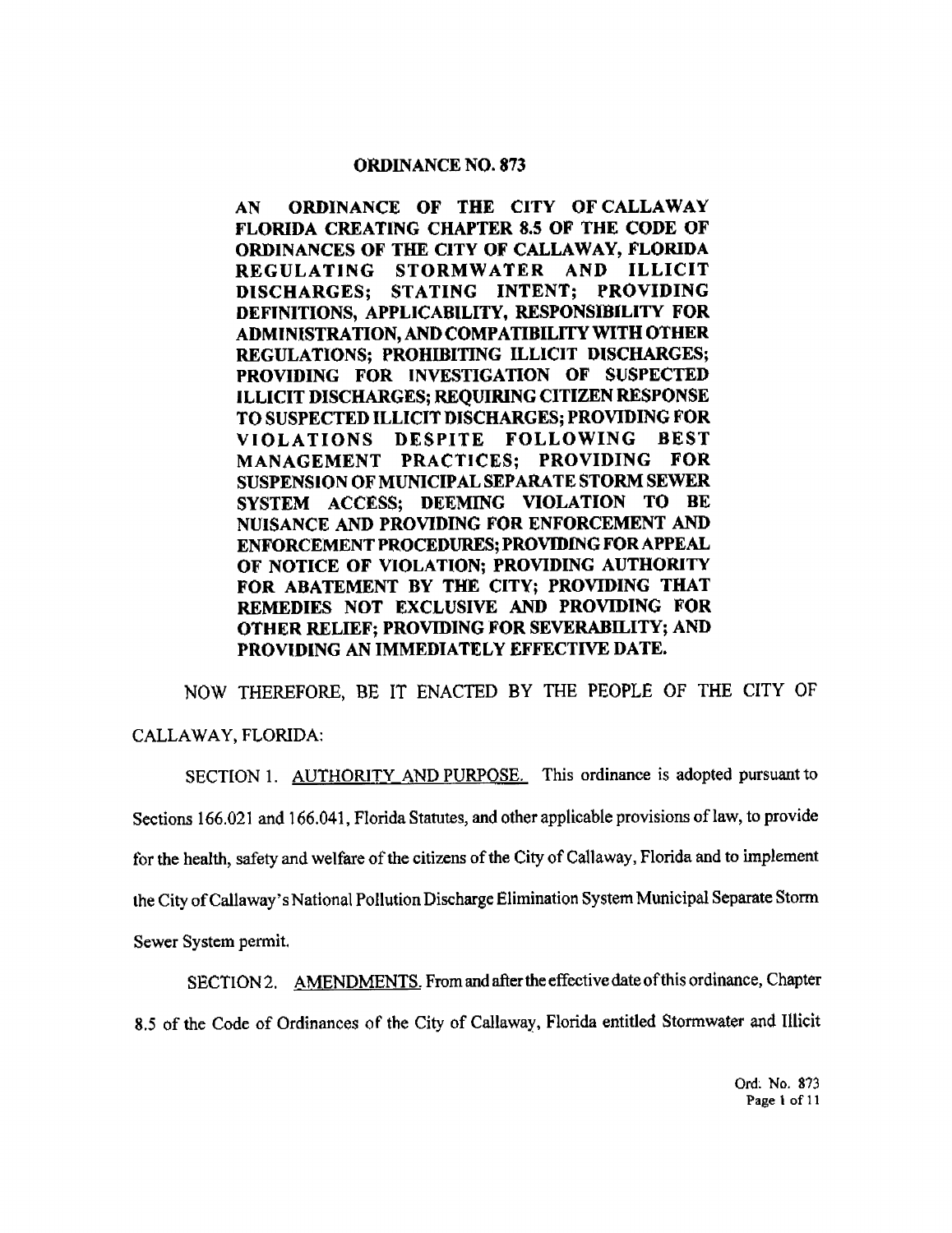Discharges, is created to read as follows:

### SECTION 8.5-1. INTENT.

The intent of this Chapter is to reduce the discharge of pollutants from the municipal separate storm sewer system ("MS4") to surface waters of the State to the maximum extent practicable. This Chapter establishes methods for controlling the introduction of pollutants into the MS4 in order to comply with requirements of the National Pollutant Discharge Elimination System ("NPDES") permit process.

## SECTION 8.5-2. DEFINITIONS.

For the purposes of this Chapter, the following shall mean:

Authorized Enforcement Agency. City ofCallaway Public Works Department including its director and any designees of the director or of the City Manager.

Best Management Practices. Schedules of activities, prohibitions of practices, general good house keeping practices, pollution prevention and educational practices, maintenance procedures, and other management practices to prevent or reduce the discharge of pollutants directly or indirectly to Stormwater, receiving waters, or Stormwater conveyance systems. Best Management Practices also include treatment practices, operating procedures, and practices to control site runoff, spillage or leaks, sludge or water disposal, or drainage from raw materials storage.

Hazardous Materials. Any material. including any substance, waste, or combination thereof, which because of its quantity, concentration, or physical, chemical, or infectious characteristics may cause, or significantly contribute to, <sup>a</sup> substantial present or potential hazard to human health, safety, property, or the environment when improperly treated, stored, transported, disposed of, or otherwise managed.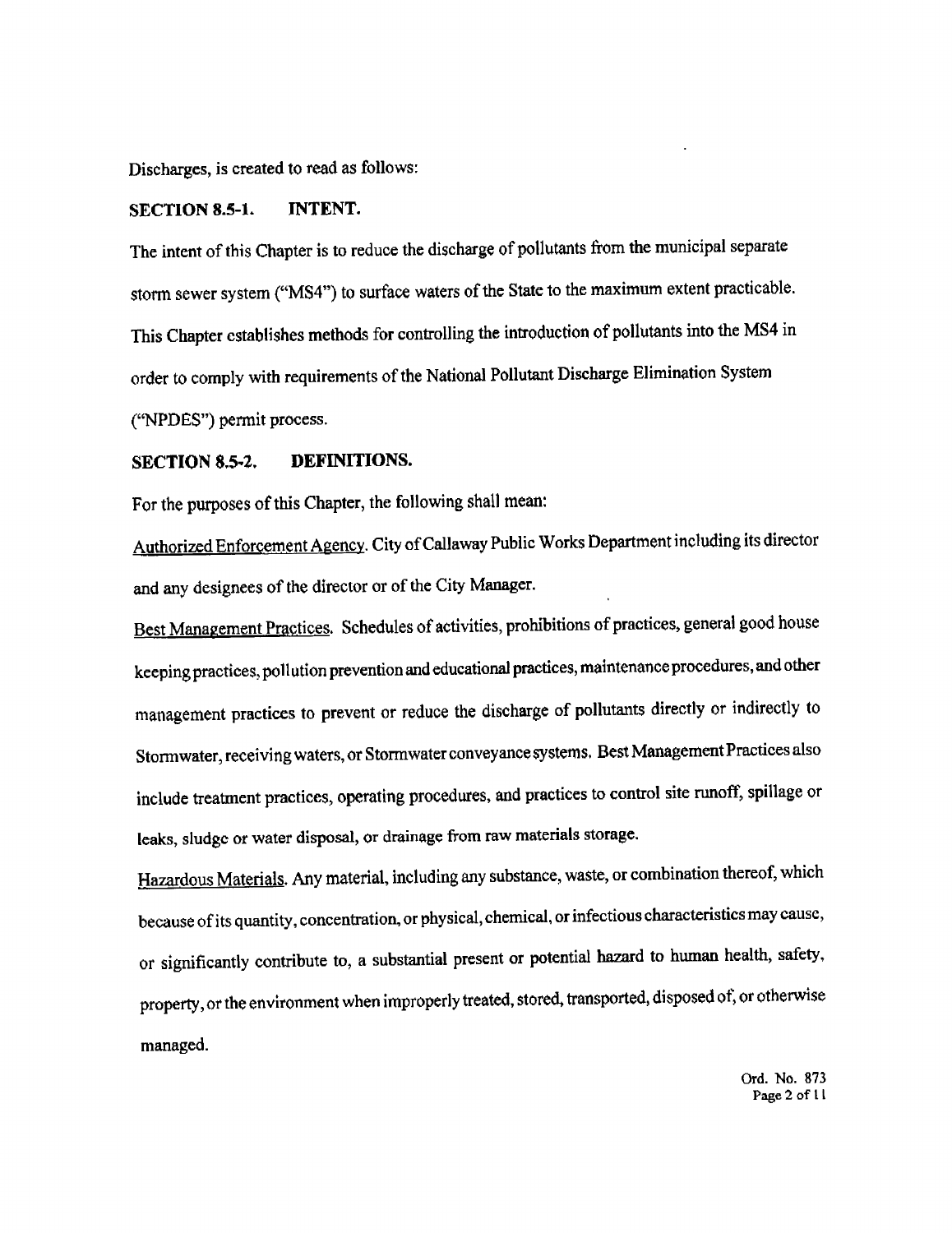Illicit Dischanze. Any discharge to the MS4 that is not composed entirely of Stonnwater except discharges pursuant to an NPDES permit and the following categories of non-Stormwater discharges provided they do not cause <sup>a</sup> violation of water quality standards: water line flushing, landscape irrigation, diverted stream flows, rising ground waters, uncontaminated ground water infiltration ( as defined at 40 CFR 35.2005(20)), uncontaminated pumped ground water, discharges from potable water sources, foundation drains, air conditioning condensate, irrigation water, springs, water from crawl space pumps, footing drains, lawn watering runoff, water from individual residential car washing, flows from riparian habitats and wetlands, dechlorinated swimming pool discharges, residual street wash water, and discharges or tlows from tire fighting activities.

Municipal Separate Storm Sewer System or MS4 . A conveyance or system of conveyances including roads with Stormwater systems, municipal streets, catch basins, curbs, gutters, ditches, constructed channels, or storm drains owned or operated by the City of Callaway, designed or used for collecting or conveying Stormwatcr, and which is not <sup>a</sup> combined sewer or part of <sup>a</sup> Publicly Owned Treatment Works.

Person. Any individual, association, organization, partnership, firm, corporation or other entity recognized by law and acting as either the owner or as the owner'<sup>s</sup> agent.

Premises. Any building, lot, parcel of land, or portion of land whether improved or unimproved including adjacent sidewalks and parking strips.

Publicly Owned Treatment Works. Any device or system used in the treatment of municipal sewage or industrial wastes of <sup>a</sup> liquid nature which is owned by <sup>a</sup> state or municipality. This definition includes sewers, pipes, or other conveyances only if they convey wastewater to <sup>a</sup> Publicly Owned Treatment Works providing treatment.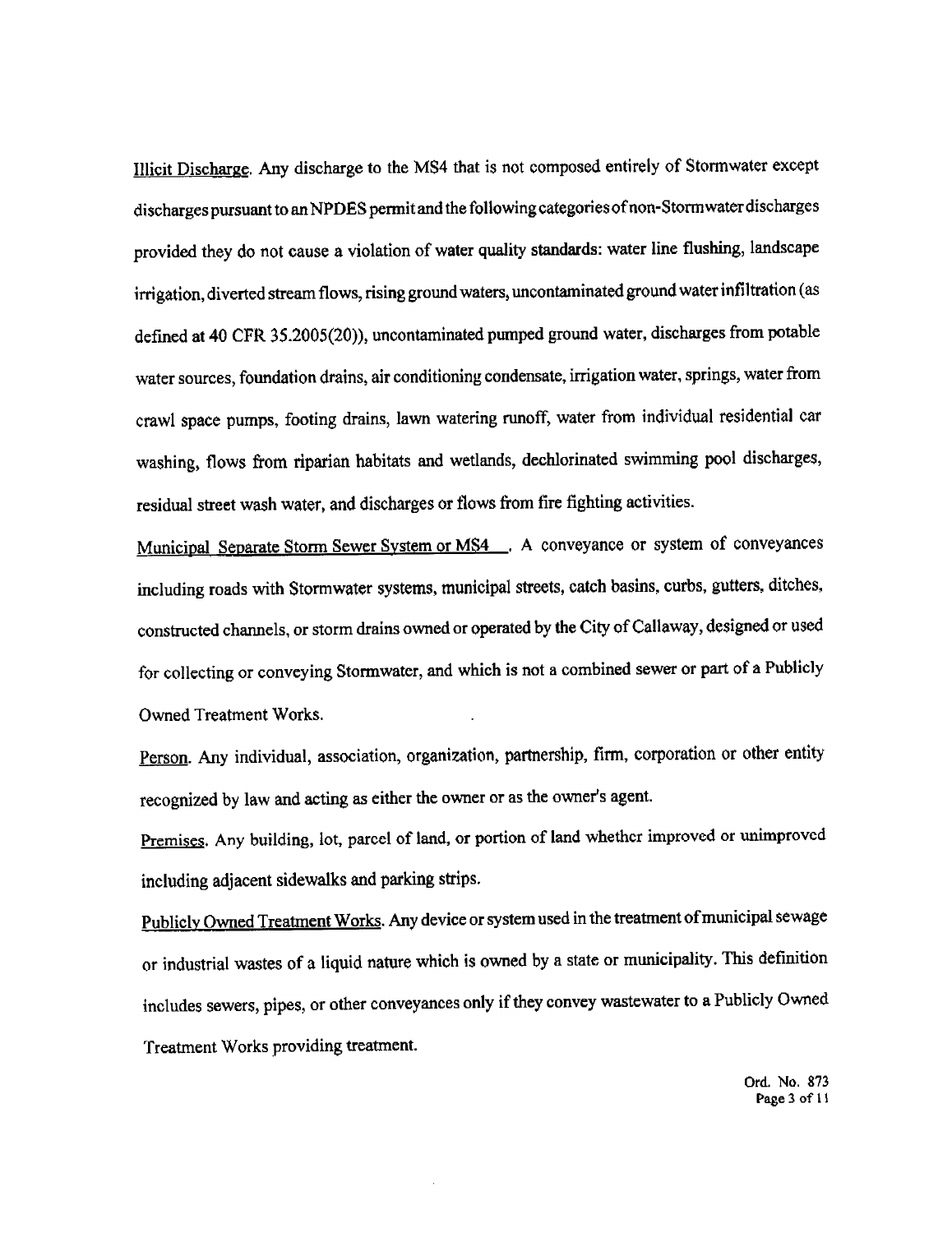Stormwater. Any surface flow, runoff, and drainage consisting entirely of water from any form of natural precipitation, and resulting from such precipitation

#### **APPLICABILITY. SECTION 8.5-3.**

This Chapter shall apply to all water entering the MS4.

### RESPONSIBILITY FOR ADMINISTRATION. **SECTION 8.5-4.**

The Authorized Enforcement Agency shall administer, implement, and enforce the provisions of this Chapter. Powers granted or duties imposed upon the Authorized Enforcement Agency may be delegated by the Director of the City of Callaway Public Works Department or the City Manager, but only if done so in writing.

### **COMPATIBILITY WITH OTHER REGULATIONS. SECTION 8.5-5.**

This Chapter is not intended to modify or repeal any other federal, state, or local law. The requirements of this Chapter are in addition to the requirements of any other federal, state, or local law.

#### **PROHIBITION OF ILLICIT DISCHARGES. SECTION 8.5-6.**

No Person shall make or cause to be made an Illicit Discharge except an Illicit Discharge specified in writing by the Authorized Enforcement Agency as being necessary to protect public health or a Illicit Discharge necessary for dye testing after notification to the Authorized Enforcement Agency. If the Authorized Enforcement Agency determines that a discharge allowed under the definition of Illicit Discharge or under this section is causing adverse impacts to the MS4, it shall request that the City Commission modify the Illicit Discharge definition or eliminate the exception that allows the discharge.

INVESTIGATION OF SUSPECTED ILLICIT DISCHARGES. **SECTION 8.5-7.**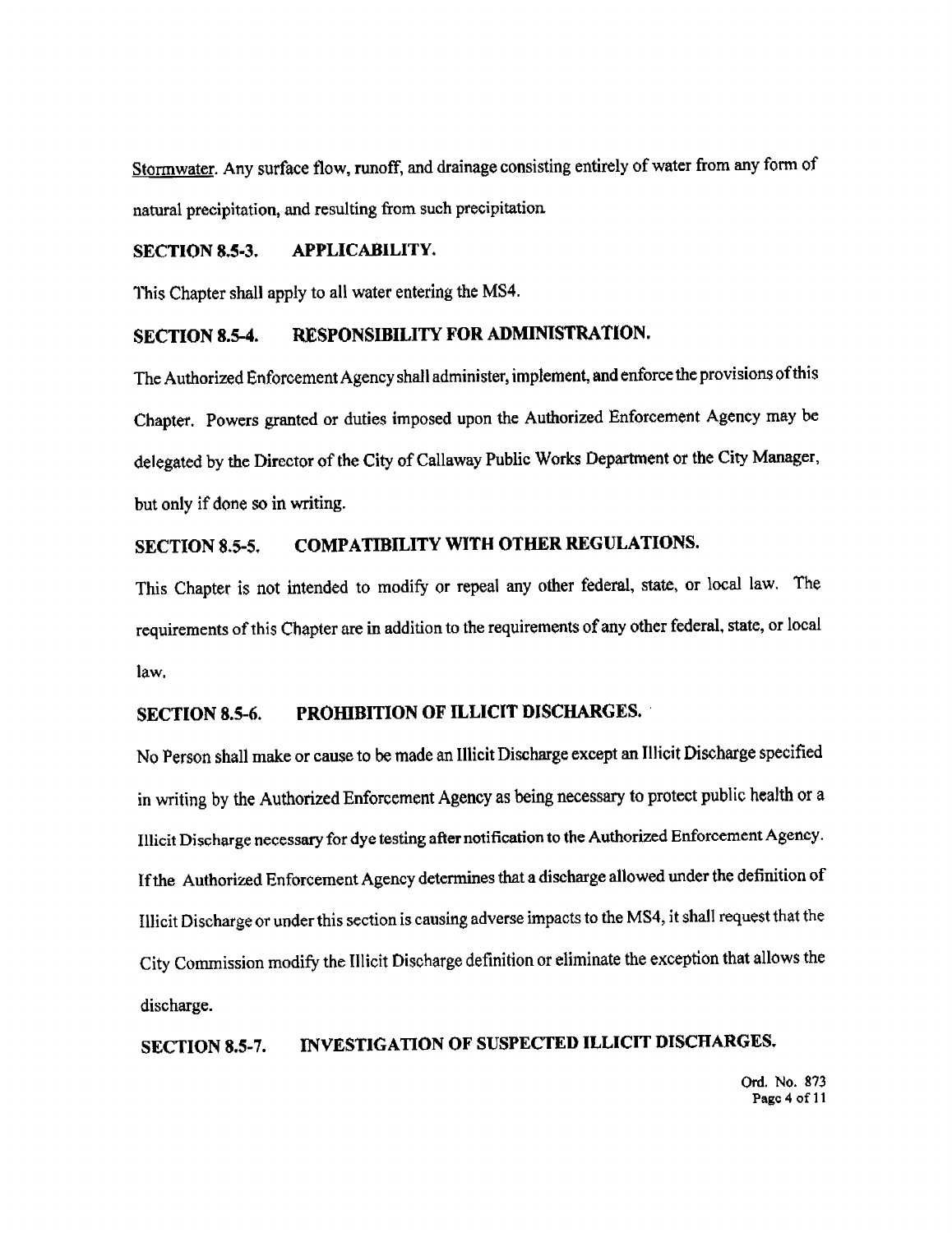When the Authorized Enforcement Agency suspects that an Illicit Discharge has occurred or is occurring, it shall investigate the discharge and the Premises from which the discharge has occurred or is occurring. The Authorized Enforcement Agency shall set up devices on public property, such as on a public right of way, as are necessary in the opinion of the Authorized Enforcement Agency to monitor and sample the Premises's Stormwater discharge in order to evaluate the suspected Illicit Discharge. It shall be a violation of this Chapter to interfere with or damage such devices. If the owner or operator of the Premises does not consent to entry and inspection of a building or the area immediately surrounding it by the Authorized Enforcement Agency, the Authorized Enforcement Agency may still enter to inspect or sample the suspected illicit discharge if exigent circumstances exist, there is a violation of this Chapter occurring in plain sight, or after obtaining a search warrant upon probable cause of a violation.

### CITIZEN RESPONSE TO SUSPECTED ILLICIT DISCHARGES. **SECTION 8.5-8.**

Notwithstanding other requirements of law, as soon as any who is Person responsible for a property or operation or who is responsible for emergency response for a property or operation has information regarding any known or suspected release of materials which are resulting or may result in an Illicit Discharge, that Person shall take all necessary steps to contain, minimize, and abate the release. In the event of a release of Hazardous Materials that Person shall immediately notify emergency response agencies of the occurrence via emergency dispatch services. In the event of a release of non-Hazardous Materials, that Person shall notify the Authorized Enforcement Agency in person or by phone or facsimile no later than the next business day.

### VIOLATIONS DESPITE FOLLOWING BEST MANAGEMENT **SECTION 8.5-9.** PRACTICES.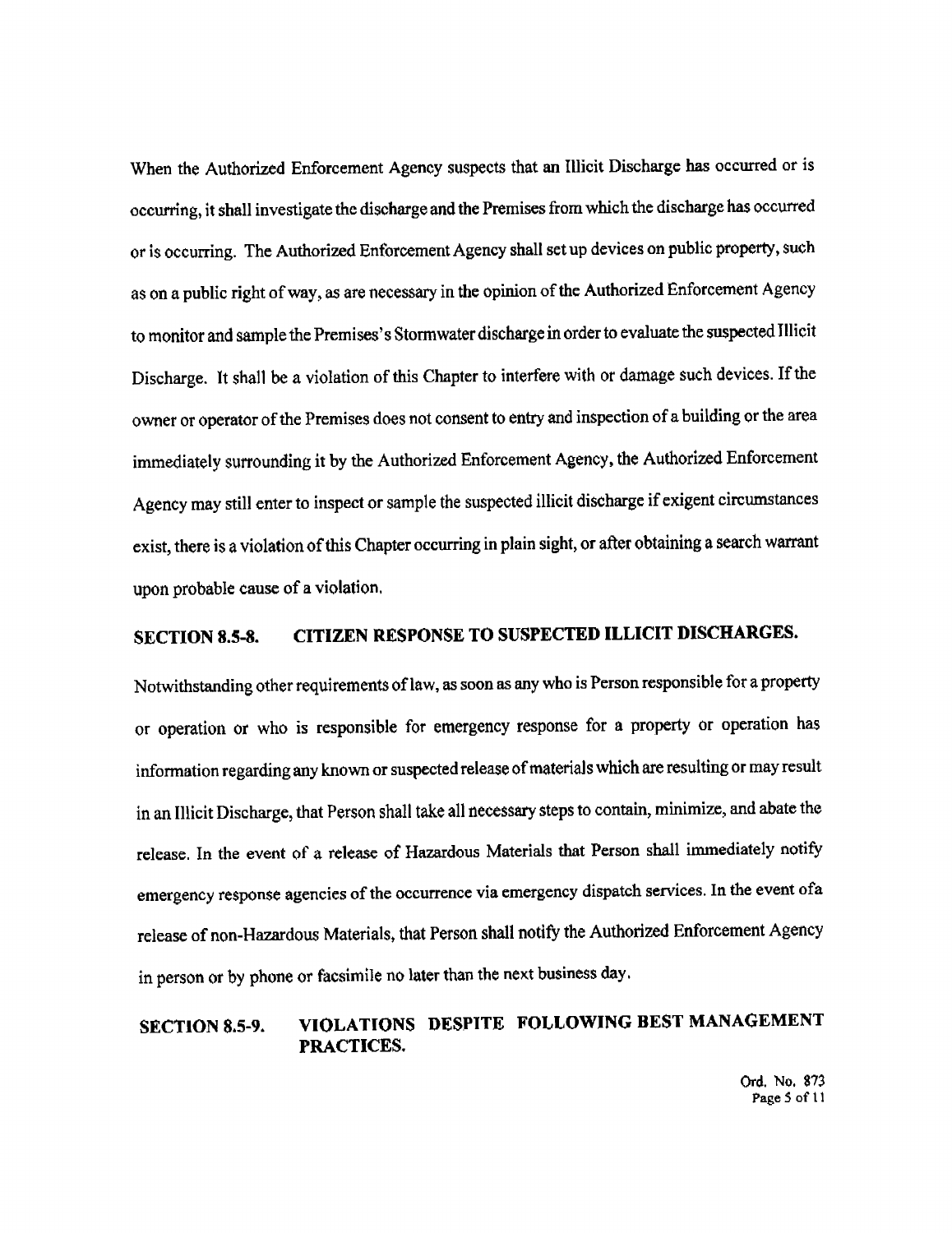The City of Callaway has adopted Best Management Practices intended to prevent Illicit Discharges, which are in addition to any Best Management Practices required by any federal, state, or local permit or authorization. Compliance with these Best Management Practices is required independent of this Chapter. An Illicit Discharge that occurs despite compliance with these Best Management Practices is still a violation of this Chapter unless such Illicit Discharge is allowed pursuant to Section 8.5-6. The Authorized Enforcement Agency shall recommend to the City Commission any other Best Management Practices that should be adopted by the City Commission in order to continue to meet the requirements of the City's NPDES MS4 permit.

### SUSPENSION OF MS4 ACCESS. **SECTION 8.5-10.**

A Person commits an offense if the Person reinstates MS4 access to Premises terminated pursuant to any part of this Section, without the prior approval of the Authorized Enforcement Agency. Suspension due to Illicit Discharges in Emergency Situations

In the event of an actual or threatened discharge which presents an imminent and substantial danger to the environment, or to the health or welfare of Persons, or to the MS4 or waters of the State, the Authorized Enforcement Agency shall issue an emergency order to the Person responsible for the Premises or the discharge to suspend all discharges as necessary to prevent the imminent and substantial danger. If the Person fails to immediately comply with the emergency order or if the violator or Person responsible for the Premises cannot be contacted, the Authorized Enforcement Agency may take such steps as necessary to prevent or minimize damage to the MS4 or Waters of the United States, or to minimize danger to Persons, including immediate suspension of a facility's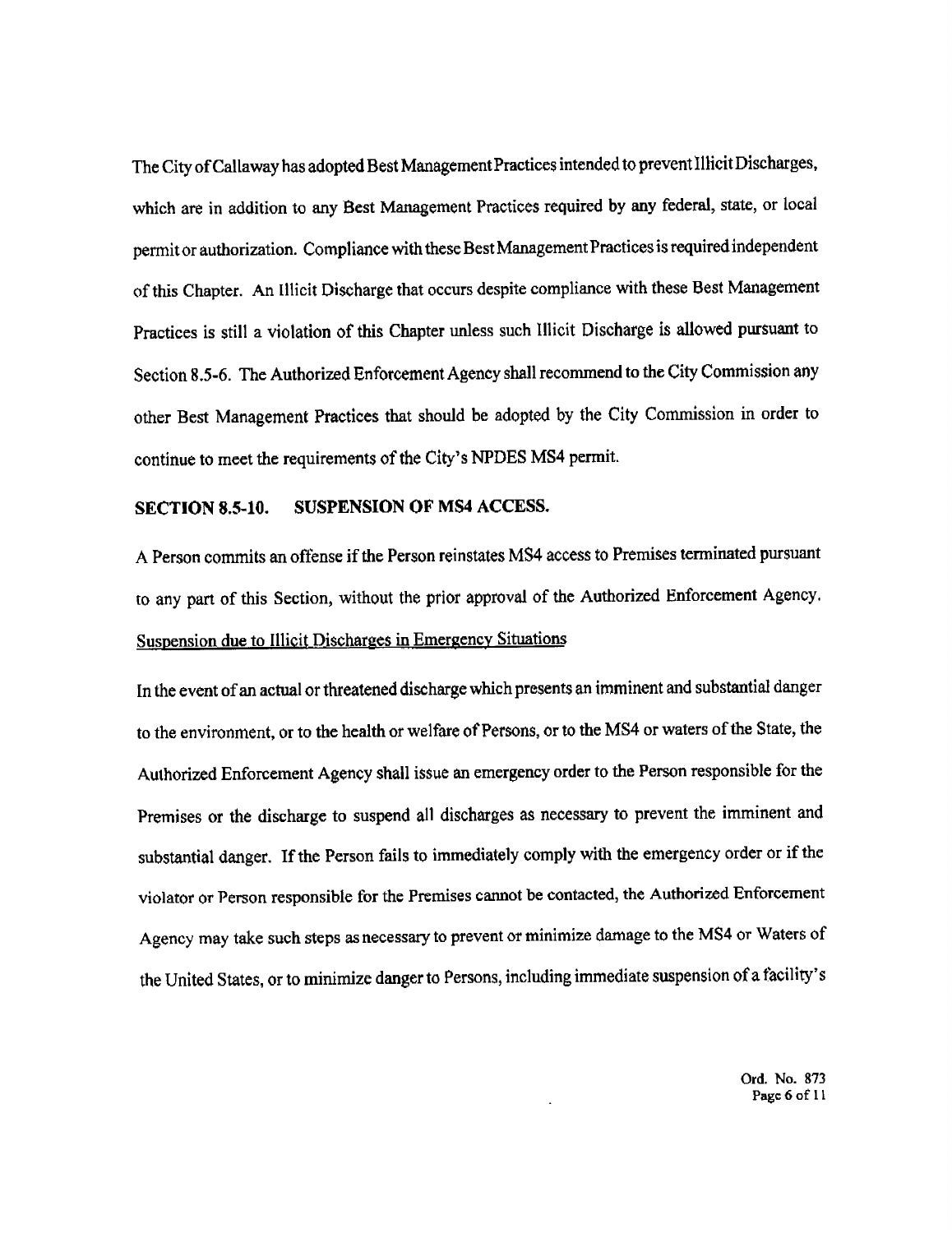water supply, sewer connection, or both, or other reasonable actions to suspend the facility' <sup>s</sup> access to the MS4.

# Suspension due to the Detection of Illicit Discharge

After issuing <sup>a</sup> notice of violation, which includes notice of <sup>a</sup> proposed suspension, and the expiration of the time to appeal, the Authorized Enforcement Agency may suspend access to the MS4, including suspension of a facility's water supply, sewer connection, or both, or other reasonable actions to suspend the facility's access to the MS4, if such suspension would abate or reduce an Illicit Discharge.

## SECTION 8.5-11. ENFORCEMENT.

An Illicit Discharge, whether continuing or wholly in the past, constitutes a nuisance under Chapter 9.7 of the Code of Ordinances of the City of Callaway, Florida. Whenever abatement or remediation ordered will be in the nature of environmental cleanup or restoration or repair to the MS4 or waters of the State, the Authorized Enforcement Agency shall proceed either under Chapter 9. 7nuisance abatement procedures. in <sup>a</sup> civil action in <sup>a</sup> court of law, or both. Regardless, whenever the Authorized Enforcement Agency finds that <sup>a</sup> Person has violated <sup>a</sup> prohibition or failed to meet <sup>a</sup> requirement of this Chapter, the Authorized Enforcement Agency shall issue under this Chapter <sup>a</sup> written notice of violation to the responsible Person ordering any continuing or threatened Illicit Discharge to immediately cease and ordering compliance with this Chapter.

The notice of violation shall also contain:

1) The name and address of the alleged violator;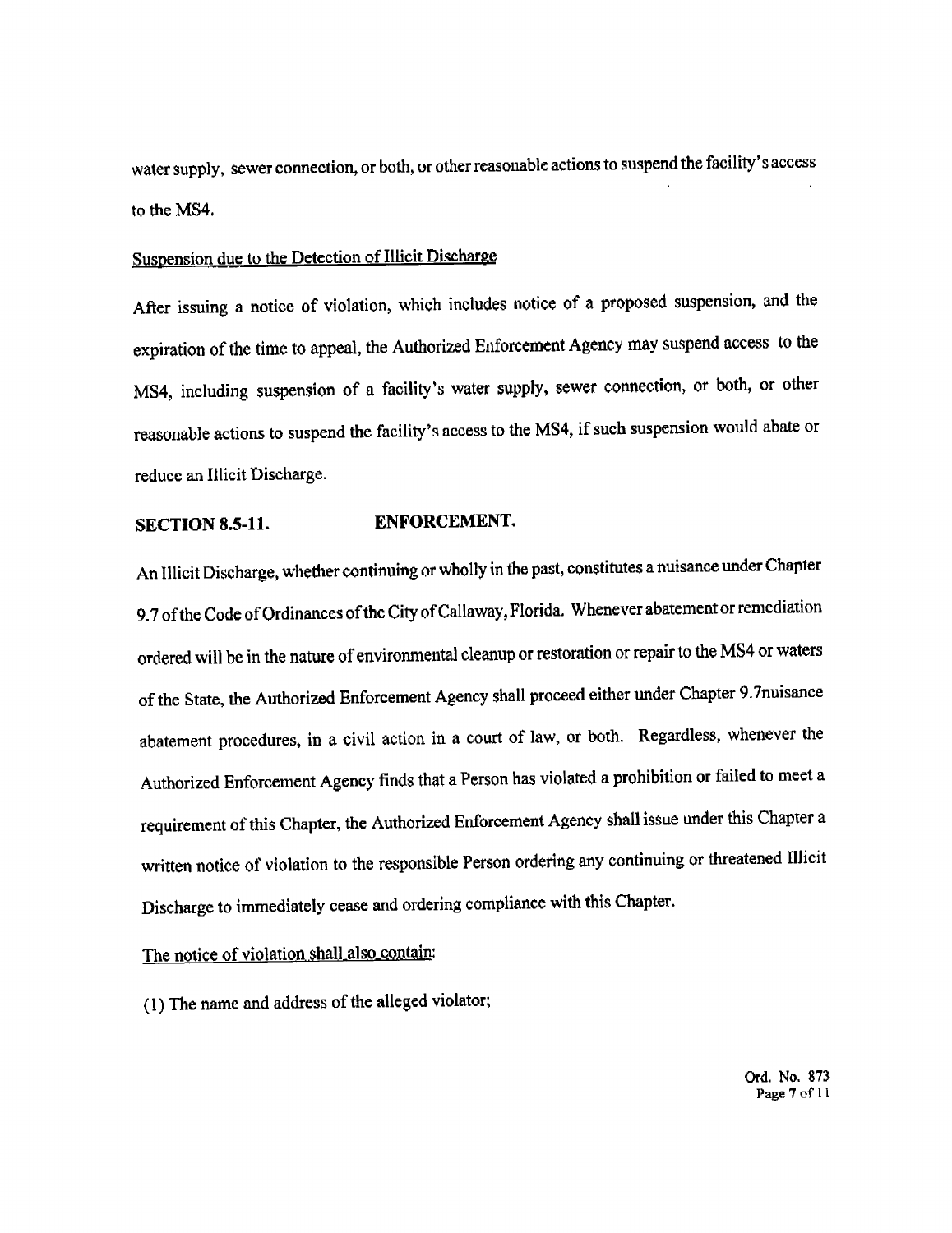(2) The address when available or a description of the building, structure or land upon which the violation is occurring, or has occurred;

(3) A statement specifying the nature of the violation;

(4) A description of any remedial measures necessary to restore compliance with this Chapterand a time schedule for the completion of such remedial measures;

(5) A statement that an Illicit Discharge, whether continuing or wholly in the past, constitutes a nuisance under Chapter 9.7 of the Code of Ordinances of the City of Callaway, Florida and that the violator and the property may be subject to a nuisance abatement action at any time and that in a nuisance abatement action, the Authorized Enforcement Agency's cost of abatement and remediation of the Illicit Discharge, including any including any abatement or remediation of any damage to the MS4 or waters of the State, and including any administrative and legal fees and costs, may be assessed against the Person to whom the notice of violation is directed and, if not paid, may become a lien against the real property; and,

(6) A statement that the determination of violation may be appealed to Authorized Enforcement Agency by filing a written notice of appeal to the Authorized Enforcement Agency on or before the fifth (5th) business day following receipt of the notice of violation.

## Such notice may require:

(1) Any penalty consistent with Section 1-12 of the Code of Ordinances of Callaway, Florida;

(2) Suspension of access to the MS4;

(3) Performance of monitoring, analyses, and reporting;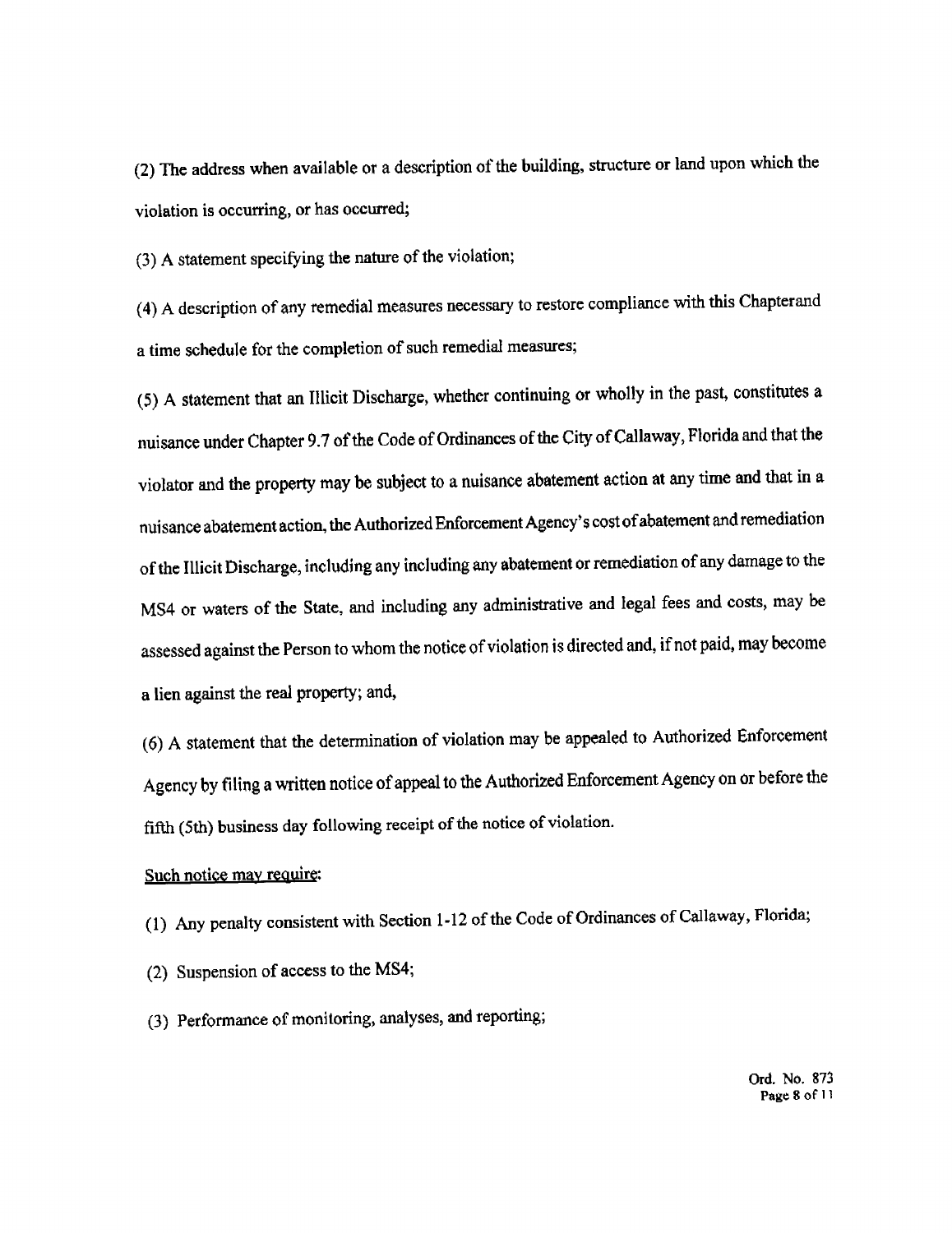(4) Implementation of source control or treatment Best Management Practices.

(5) Any other measure consistent with this Chapter.

### APPEAL OF NOTICE OF VIOLATION. **SECTION 8.5-12.**

Any Person receiving a notice of violation may appeal the determination of the Authorized Enforcement Agency. The notice of appeal must be received on or before the fifth business day from receipt of the Notice of Violation. Hearing on the appeal before the Authorized Enforcement Agency or its designee shall take place within fifteen (15) business days from the date of receipt of the notice of appeal. The decision of the Authorized Enforcement Agency or its designee shall be the final decision of the City but the named violator may appeal this decision to a court of appropriate jurisdiction in accordance with the procedures and within the time provided by the Florida Rules of Appellate Procedure for the review of administrative action.

### ABATEMENT BY THE CITY. **SECTION 8.5-13.**

The Authorized Enforcement Agency may abate and remediate any damage to the MS4 or waters of the State at any time. Whenever the Authorize Enforcement Agency will seek to recover its costs of abatement and remediation of the Illicit Discharge, including any including any abatement or remediation of any damage to the MS4 or waters of the State, and including any administrative and legal fecs and costs, it shall do so by proceeding either with a nuisance abatement action under Chapter 9.7 of the Code of Ordinances of Callaway, Florida, a civil action in a court of law, or both. Any such action shall be in addition to the issuance of a notice of violation under this Chapter and enforcement of this Chapter. If an Illicit Discharge has not been corrected pursuant to the requirements set forth in a notice of violation before the time for appeal expires, or, in the event of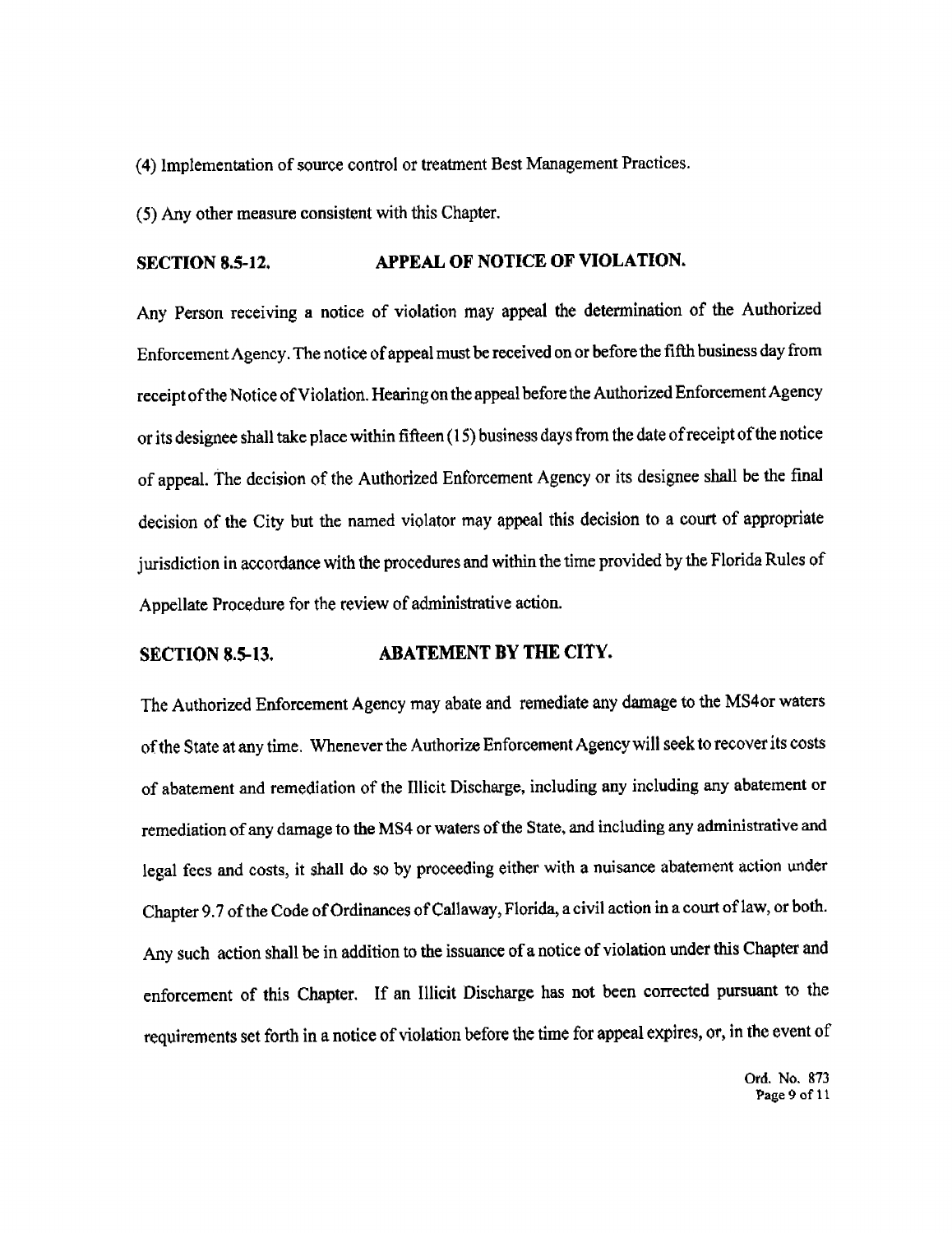an appeal. on or before the third business day following the date of <sup>a</sup> decision upholding the existence of <sup>a</sup> violation, then the Authorized Enforcement Agency or its designee may enter the premises and is authorized to take any and all measures necessary to abate and remediate the Illicit Discharge. It shall be unlawful for any Person. owner, agent or Person in possession of any property to refuse to allow the Authorized Enforcement Agency or its designee to enter the Premises for this purpose.

## SECTION 8.5-14. AVAILABILITY OF OTHER RELIEF.

It shall be unlawful for any Person to violate any provision or fail to comply with any of the requirements of this Chapter. The remedies listed in this Chapter are not exclusive of any other remedies available under any applicable federal, state or local law and it is within the discretion of the Authorized Enforcement Agency to seek cumulative remedies or to petition for <sup>a</sup> preliminary or permanent injunction restraining the Person from violations or compelling the Person to perform abatement or remediation including environmental cleanup or restoration or repair to the MS4 of waters of the State. In lieu of enforcement proceedings, assessment of penalties, and remedies authorized by this Chapter, the Authorized Enforcement Agency may impose upon <sup>a</sup> violator alternative compensatory actions, such as, but not limited to, storm drain stenciling, maintenance or improvement; ditch maintenance or improvement; attendance at compliance workshops; or stream or bay cleanup.

SECTION 4. SEVERABILITY. If any section, subsection, sentence, clause or phrase of this ordinance is for any reason held invalid or unconstitutional by the decision of any court or

> Ord. No. 873 Page <sup>10</sup> of 1\